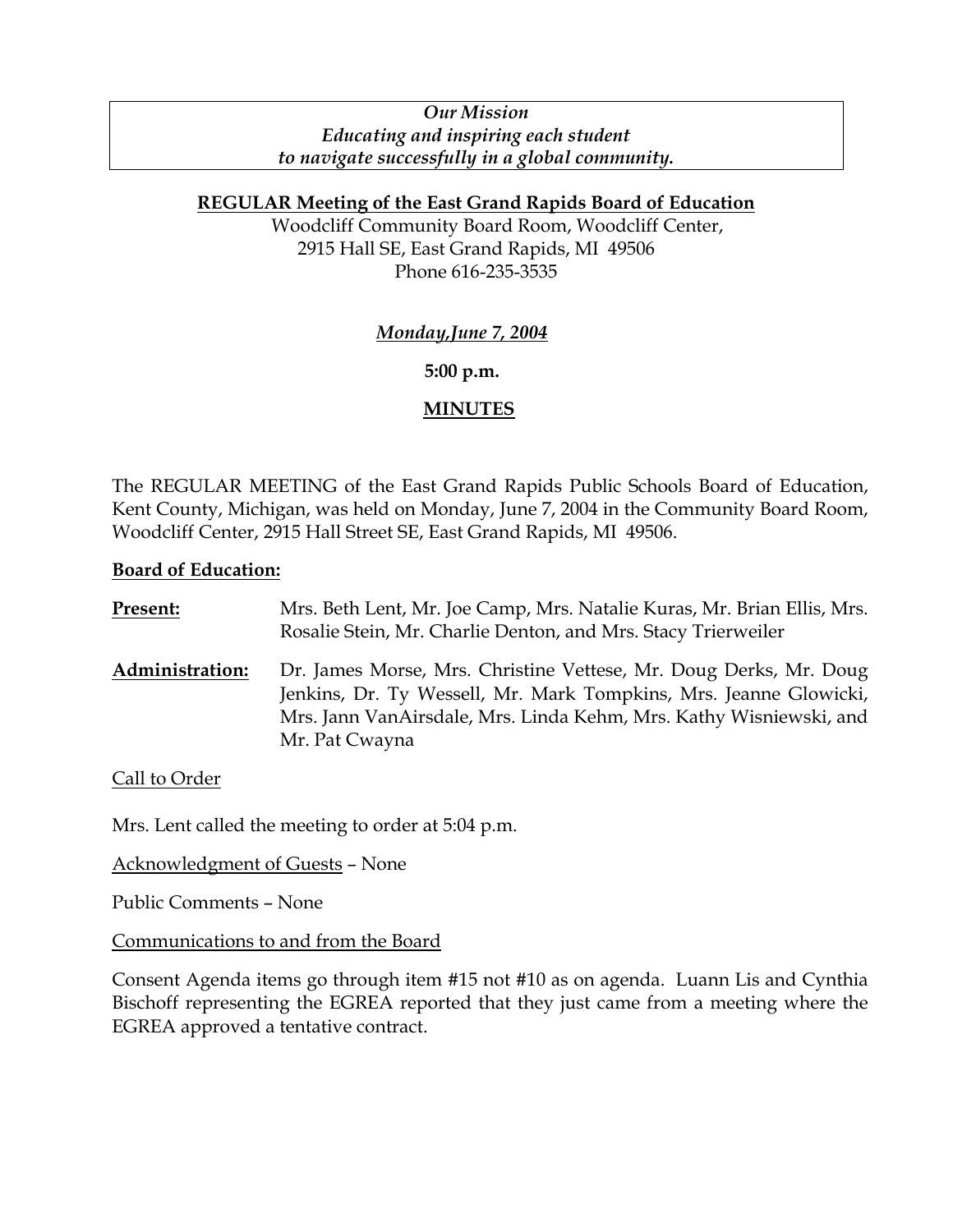#### *Information Items*

Middle School Mentorship Program – Dr. Ty Wessell, Mrs. Linda Leiter and Ms. Hillary Bok

Dr. Wessell, Mrs. Linda Leiter and Mrs. Tia Carmichael summarized the mentorship program and introduced Hillary Bok who described her experience this spring at Seventeen magazine as a job shadow.

## Budget Hearing: 2004-05 General Fund Budget – Mr. Doug Derks

Dr. Morse explained that the budget is a process. Mr. Derks presented to the public the information on the 2004-05 general fund budget. 85% of total costs relate to people. The Board and public asked questions and a discussion followed.

#### *Action Items – Consent Agenda:*

| Background:     | In order to save time during the meeting, we are using a<br>Consent Agenda. Items in the Consent Agenda include<br>those that are considered routine or have been previously |
|-----------------|------------------------------------------------------------------------------------------------------------------------------------------------------------------------------|
|                 | discussed by the Board of Education. Any Board<br>Member may request to have any item removed for a<br>separate discussion and vote.                                         |
| Recommendation: | Motion to approve items in the Consent Agenda<br>Numbers _7_through _15.                                                                                                     |

Approval of Minutes of REGULAR MEETING of 5/24/04 (Enclosure #7)

Mrs. Trierweiler moved to approve the minutes of the Regular meeting of May 27, 2004 and Mrs. Kuras seconded the motion. Motion passed 7-0.

 Approval of Unpaid Medical/Childcare Leave of Absence – Mrs. Kristen E. Borak (Enclosure #8)

Mrs. Trierweiler moved and Mrs. Kuras seconded the motion to approve the recommendation to grant Mrs. Mrs. Kristen E. Boark a medical/childcare leave of absence upon the recommendation of the Superintendent. Motion passed 7-0.

Approval of a PAC and PASE Committee Member (Enclosure #9)

Mrs. Trierweiler moved and Mrs. Kuras seconded the motion to approve Mrs. Patricia Stemmler as the PAC/PASE Representative from East Grand Rapids for the 2004- 2007 term. Motion passed 7-0.

Approval of a Non-Corporate Resolution for Stifel, Nicolaus & Company, Inc. (Enclosure #10)

Mrs. Trierweiler moved and Mrs. Kuras seconded the motion to approve the resolution for Stifel, Nicolaus & Company, Inc., in Enclosure #10. Motion passed 7-0.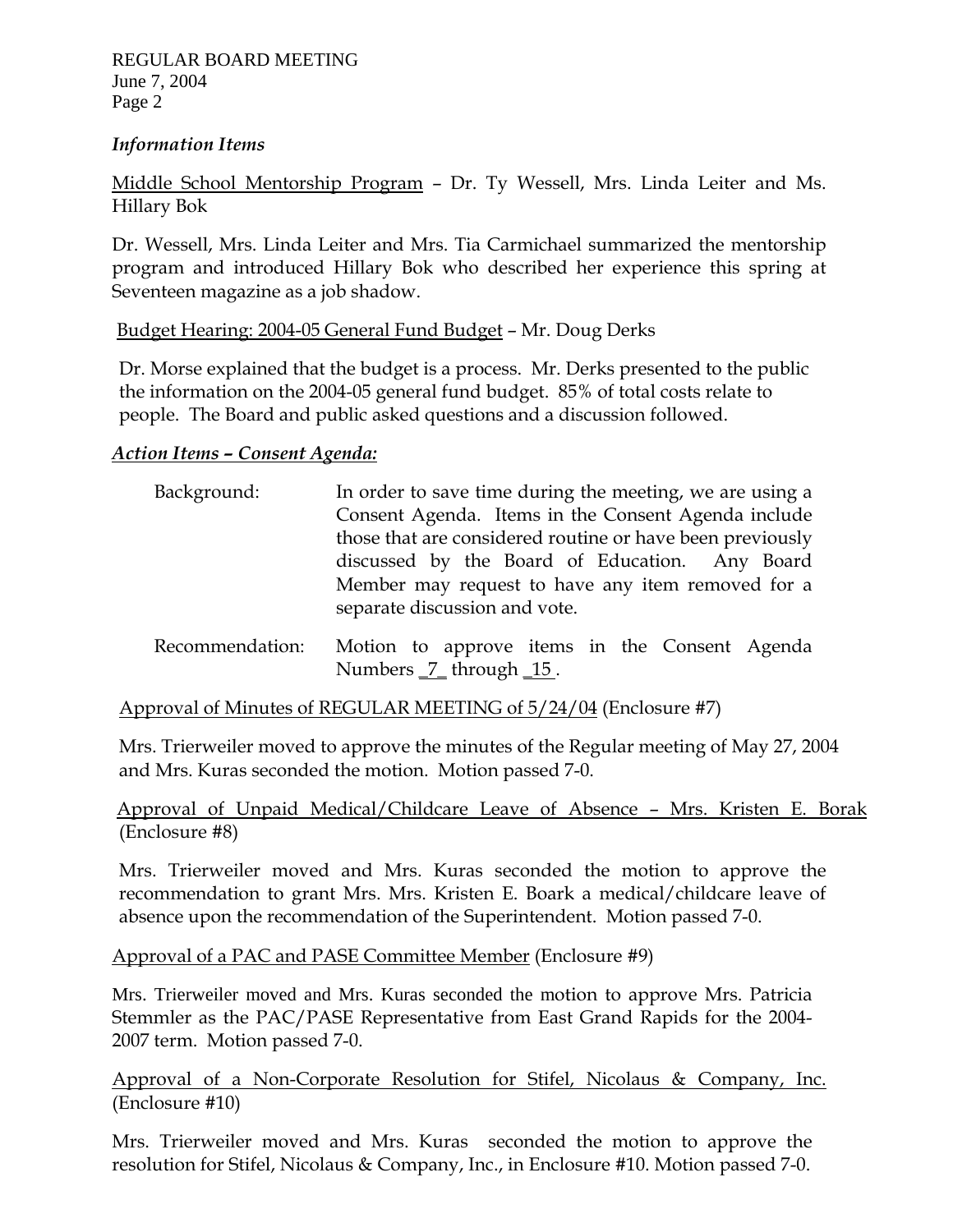# Approval of a Foreign Exchange Student from Finland (Enclosure #11)

Mrs. Trierweiler moved and Mrs. Kuras seconded the motion to approve the recommendation by the administration that Ms. Solja Sulkunen from Finland be enrolled at East Grand Rapids High School for the 2004-05 school year. Motion passed 7-0.

# Approval of a Foreign Exchange Student from France (Enclosure #12)

Mrs. Trierweiler moved and Mrs. Kuras seconded the motion to approve the recommendation by the administration that Ms. Marion Joubert from France be enrolled at East Grand Rapids High School for the 2004-05 school year. Motion passed 7-0.

## Approval of a Foreign Exchange Student from Taiwan (Enclosure #13)

Mrs. Trierweiler moved and Mrs. Kuras seconded the motion to approve the recommendation by the administration that Ms. Yu-Chun Chen from Taiwan be enrolled at East Grand Rapids High School for the 2004-05 school year. Motion passed 7-0.

#### Approval of a Foreign Exchange Student from Taiwan (Enclosure #14)

Mrs. Trierweiler moved and Mrs. Kuras seconded the motion to approve the recommendation by the administration that Ms. Ya-Shuo Chin from Taiwan be enrolled at East Grand Rapids High School for the 2004-05 school year. Motion passed 7-0.

## Approval of a Foreign Exchange Student from Brazil (Enclosure #15)

Mrs. Trierweiler moved and Mrs. Kuras seconded the motion to approve the recommendation by the administration that Mr. Guido Ribeiro from Brazil be enrolled at East Grand Rapids High School for the 2004-05 school year. Motion passed 7-0.

## *Other Action Items*

## Approval of O.K. Conference Membership Resolution (Enclosure #16)

Every two years, the OK Conference realigns the districts based on high school numbers. The Administration recommends approval of this realignment.

Mr. Denton moved and Mrs. Trierweiler seconded the motion to approve the 2005-2007 realignment for the OK Conference. Discussion by the Board of this resolution. Motion passed 7-0.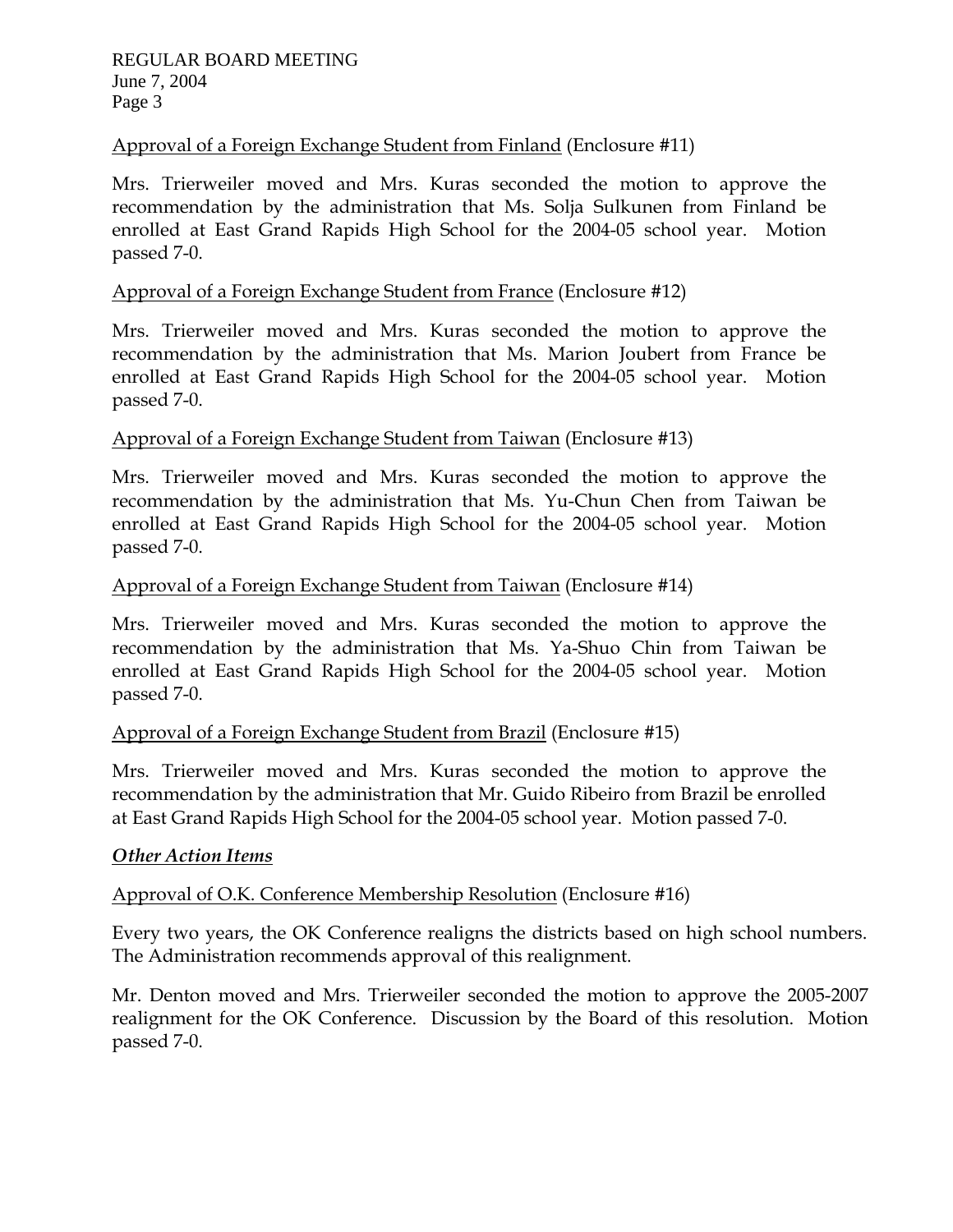Approval of a 2-Year Contract with the East Grand Rapids Education Association (EGREA) (Enclosure #16A)

The East Grand Rapids Education Association (EGREA) and the administration have negotiated a 2-year agreement which reduced the increase in health care costs and provides a modest salary increase.

Mr. Camp moved and Mrs. Kuras seconded the motion to approve a 2-year contract with the East Grand Rapids Education Association (EGREA) upon the recommendation of the Superintendent. Motion Passed 7-0.

The Board members expressed their appreciation for the teachers and thanked them for their willingness to work with the administration and Board during this challenging financial time.

Approval of a 2-Year Contract with the East Grand Rapids Association of Support Employees (EGRASE) (Enclosure #16B)

The East Grand Rapids Association of Support Employees (EGRASE) and the administration have negotiated a 2-year agreement with reductions in health insurance costs and a modest increase on the hourly rate.

Mrs. Kuras moved and Mr. Camp seconded the motion to approve a 2-year contract with the East Grand Rapids Association of Support Employees (EGRASE) upon the recommendation of the Superintendent and thanked the support staff employes. Motion passed 7-0.

# *Administrative Reports*

## Superintendent

Tenure Acknowledgement (Enclosure #17A) Dr. Morse explained that under the new policy, he approves tenure and informs the Board. The Board no longer votes on tenure.

Teacher Resignation (Enclosure #17B)

Mrs. Bert Elliott submitted her resignation. Dr. Morse accepted her resignation and thanked her for her years of service to the District.

Proposed Superintendent's Goals for 2004-05 (Enclosure #17C) Following the discussion at the last Board meeting, Dr. Morse presented a draft with five goals. He tied his goals into the new Strategic Plan. The Board may provide feedback over the next several weeks, and the final approval will be voted on July 1st.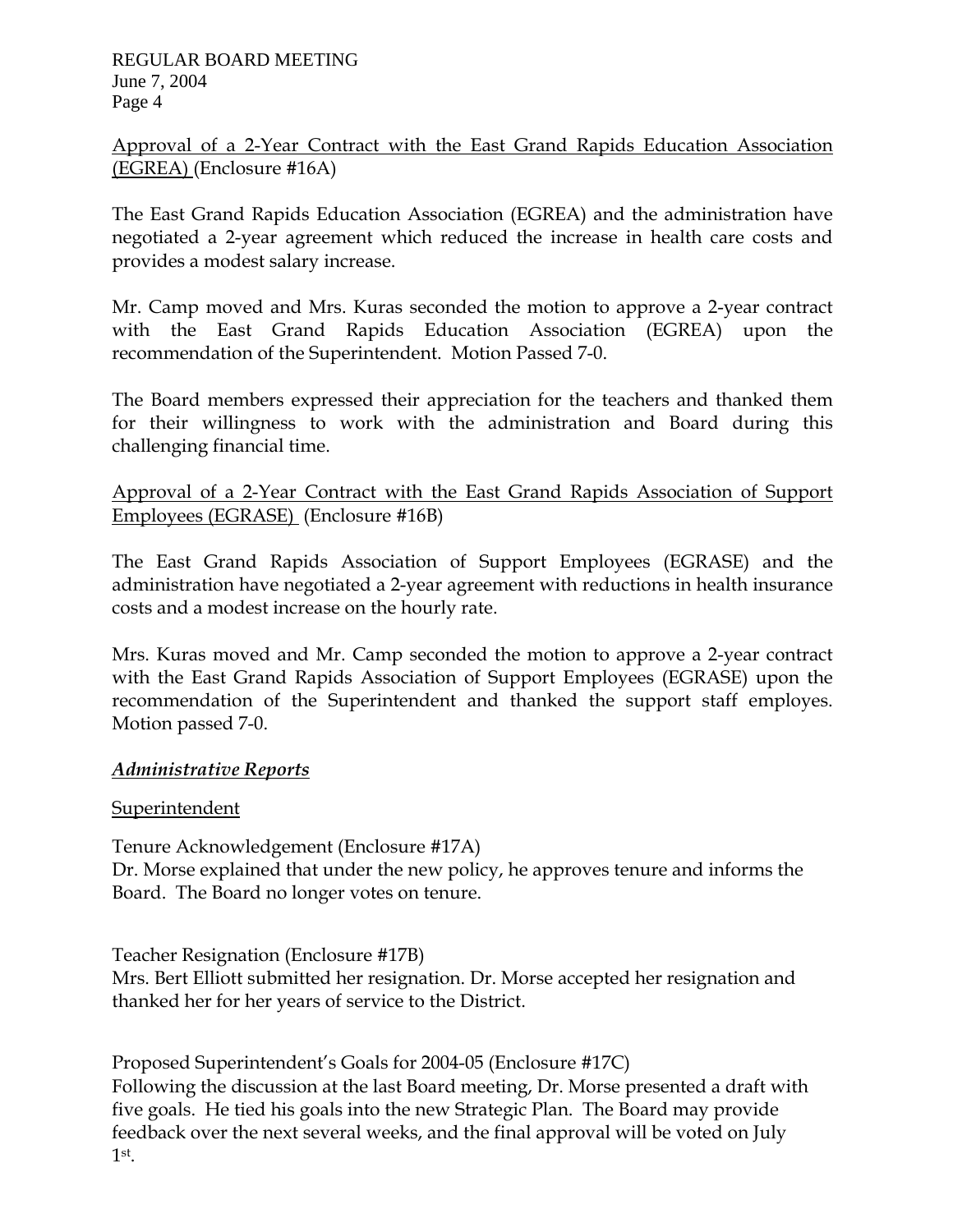REGULAR BOARD MEETING June 7, 2004 Page 5

#### Assistant Superintendent for Curriculum

Update on Science and Art Curriculums

Review of both the K-8 Science and Art Curriculums. Mrs. Vettese expressed her thanks for the strong leadership of the teachers in this area. The K-8 Science Curriculum Committee accomplished the subject realignment and is deferring it's Middle School textbook request for future consideration. The Art Curriculum Committee, which was scheduled to work during the 2003-2004 school year, has been deferred to the 2004-2005 school year due to special circumstances by key staff members.

2004-2005 Differentiation Currently there are 30 teachers signed up differentiation training for next year.

Summer Curriculum Projects Mrs. Vettese will bring the list of projects to the next meeting. As of today there are requests for over \$33,000 in projects.

Board Representative Report

#### Legislative – Mr. Denton

Mr. Denton reviewed the purpose of the Legislative Committee and the work they do. He publicly acknowledged and thanked Rita Maddox for all of her efforts on this committee.

Mr. Denton reminded everyone that the EGR Foundation is presenting the Ridenour Cup Golf Outing on Monday, June 14th and he urged everyone to participate.

## Adjournment

Mrs. Lent adjourned the meeting at 6:15 p.m.

Respectfully submitted,

Rosalie Stein, Secretary East Grand Rapids Board of Education

- \* Minutes for this meeting will be available in the Superintendent's Office at 2915 Hall Street SE, East Grand Rapids, MI 49506.
- \*\* If you plan to attend and have a special need and require accommodation to attend this meeting, please contact Dr. James Morse, Superintendent, at 235-3535.